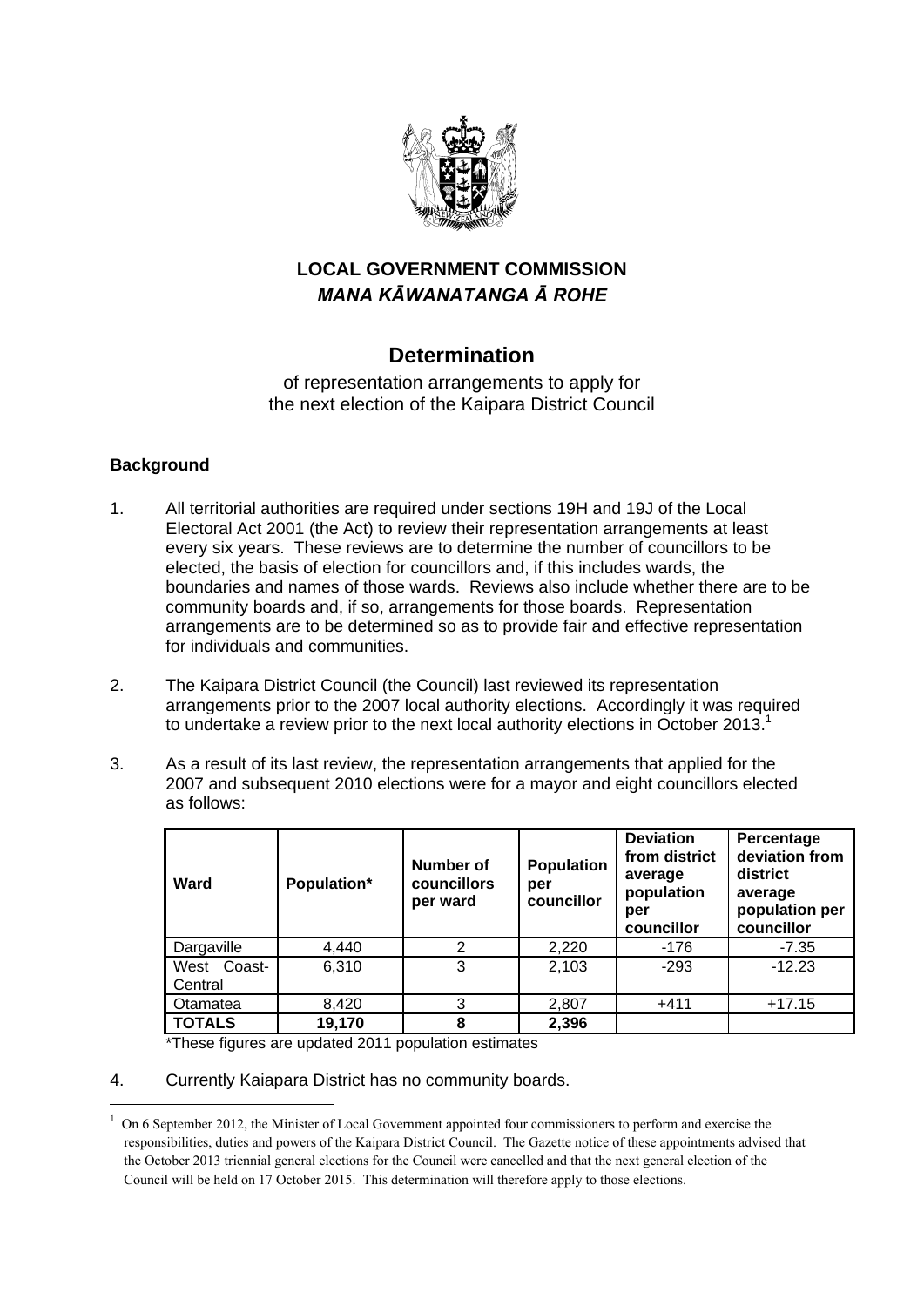- 5. The Council commenced its review of representation arrangements by conducting two workshops on representation issues and options. The workshops were held in the knowledge that under current arrangements, two of the wards did not comply with the +/-10% fair representation requirement of the Act (the '+/-10% rule').
- 6. On 28 March 2012 the Council, under sections 19H and 19J of the Act, resolved its initial proposed representation arrangements. The proposal was for the retention of the wards as presently constituted but with one additional councillor which meant the arrangements complied with the '+/-10% rule' as set out below.

| Ward                   | <b>Population</b> | Number of<br>councillors<br>per ward | <b>Population</b><br>per<br>councillor | <b>Deviation</b><br>from district<br>average<br>population<br>per<br>councillor | Percentage<br>deviation from<br>district<br>average<br>population per<br>councillor |
|------------------------|-------------------|--------------------------------------|----------------------------------------|---------------------------------------------------------------------------------|-------------------------------------------------------------------------------------|
| Dargaville             | 4.440             | 2                                    | 2,220                                  | $+90$                                                                           | $+4.23$                                                                             |
| West Coast-<br>Central | 6,310             | 3                                    | 2,103                                  | $-27$                                                                           | $-1.27$                                                                             |
| Otamatea               | 8,420             | 4                                    | 2,105                                  | $-25$                                                                           | $-1.17$                                                                             |
| <b>TOTALS</b>          | 19,170            | 9                                    | 2,130                                  |                                                                                 |                                                                                     |

- 7. The Council resolved that the reason for increasing the number of councillors was to provide "more effective representation for Kaipara residents and ratepayers, and to comply with section 19V of the Act". The Council agreed to note in the required public notice that it had considered a number of other options before agreeing its initial proposal including the introduction of a fourth ward for the southeastern area of the district (currently in the Otamatea Ward).
- 8. The Council also resolved not to establish community boards as it considered that the ward arrangements provided fair and effective representation arrangements.
- 9. The Council notified its initial proposal on 30 April 2012 and called for submissions by 30 May 2012. This period overlapped with the Council's consultation on its long-term plan and a number of submissions received related to both processes. A total of 403 submissions were received with most strongly opposed to an increase in the number of councillors.
- 10. Following consideration of submissions received, the Council at its meeting on 2 July 2012 resolved to amend its initial proposal. Its final proposal was to retain the current eight councillors and in order to comply with the fair representation requirement, alter the boundary between the West Coast-Central and Otamatea Wards by transferring the Ararua/Matakohe area, comprising approximately 580 people, from the Otamatea Ward to the West Coast-Central Ward. This resulted in the following arrangements.

| Ward                      | <b>Population</b> | Number of<br>councillors<br>per ward | <b>Population</b><br>per<br>councillor | <b>Deviation</b><br>from district<br>average<br>population<br>per<br>councillor | Percentage<br>deviation from<br>district<br>average<br>population per<br>councillor |
|---------------------------|-------------------|--------------------------------------|----------------------------------------|---------------------------------------------------------------------------------|-------------------------------------------------------------------------------------|
| Dargaville                | 4,440             | 2                                    | 2,220                                  | -176                                                                            | $-7.35$                                                                             |
| Coast-<br>West<br>Central | 6,910             | 3                                    | 2,303                                  | $-93$                                                                           | $-3.88$                                                                             |
| Otamatea                  | 7,820             | 3                                    | 2,607                                  | $+211$                                                                          | $+8.81$                                                                             |
| <b>TOTALS</b>             | 19,170            | 8                                    | 2,396                                  |                                                                                 |                                                                                     |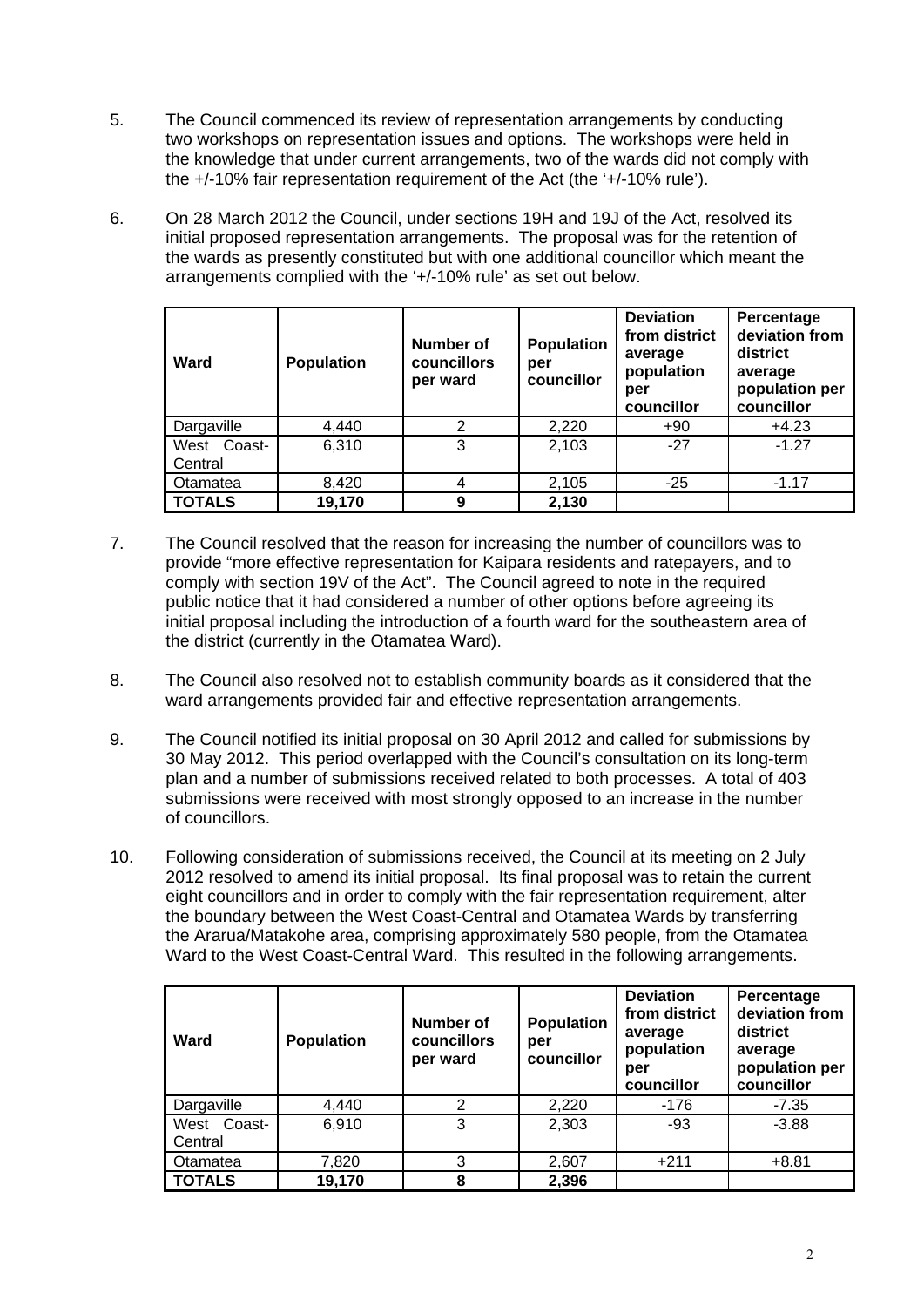- 11. Again the Council resolved that no community boards be established.
- 12. In notifying its proposal, the Council explained the reason for its decision as it being required to comply with the Local Electoral Act and that the option adopted reflected the majority of submissions received on the issue.
- 13. One appeal against the Council's final proposal was received by the deadline of 13 August 2012. The appellant, Helen Curreen, objected to the minor adjustment being made to ward boundaries that she believed would need to be repeated in future, and "a continuation of the under representation of the Otamatea Ward". The appellant also queried the basis on which the population estimate was made and the source of the data.

## **Procedural issues**

- 14. The appellant's concern that the proposed minor boundary adjustment would need to be repeated is not a statutory consideration for representation reviews and, in any event, is subject to a range of factors which are unknown at this time.
- 15. In relation to the population estimates used, we confirmed that the Council used estimates supplied by the Government Statistician (through Statistics New Zealand) as required by section 19X of the Act.
- 16. Resolution of these issues left us with one substantive matter in the appeal, the claimed under representation of the Otamatea Ward. We agreed that this was a matter that we could determine without the need for a hearing to be conducted and we proceeded to make the required determination.

## **Requirements for determination**

17. Statutory provisions relating to the determination of appeals on territorial authority representation proposals are contained in sections 19R, 19H and 19J of the Act.

## *19R. Commission to determine appeals and objections*

- *(1) The Commission must—* 
	- *(a) Consider the resolutions, submissions, appeals, objections, and information forwarded to it under section 19Q; and*
	- *(b) Subject to sections 19T and 19V in the case of a territorial authority, and to sections 19U and 19V in the case of a regional council, determine,—* 
		- *(i) In the case of a territorial authority that has made a resolution under section 19H, the matters specified in that section:*
		- *(ii) In the case of a regional council that has made a resolution under section 19I, the matters specified in that section:*
		- *(iii) In the case of a territorial authority that has made a resolution under section 19J, the matters specified in that section.*
- *(2) For the purposes of making a determination under subsection (1)(b), the Commission—* 
	- *(a) May make any enquiries that it considers appropriate; and*
	- *(b) May hold, but is not obliged to hold, meetings with the territorial authority or regional council or any persons who have lodged an*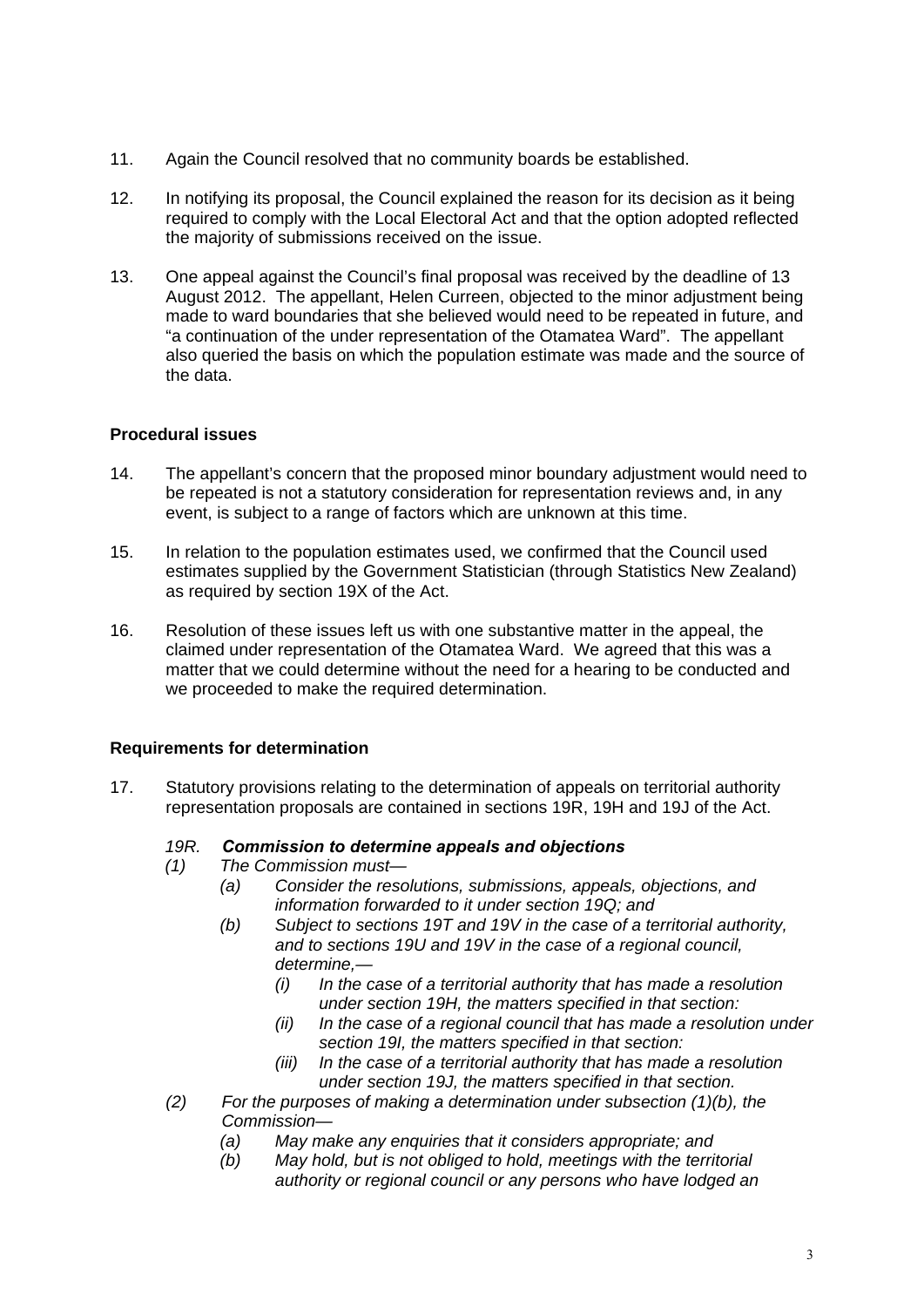*appeal or objection and have indicated a desire to be heard by the Commission in relation to that appeal or objection*.

- *(3) The Commission must, before 11 April in the year of a triennial general election, complete the duties it is required to carry out under subsection (1).*
- *19H. Review of representation arrangements for elections of territorial authorities*
- *(1) A territorial authority must determine by resolution, and in accordance with this Part,—* 
	- *(a) Whether the members of the territorial authority (other than the mayor) are proposed to be elected—* 
		- *(i) By the electors of the district as a whole; or*
		- *(ii) By the electors of 2 or more wards; or*
		- *(iii) In some cases by the electors of the district as a whole and in the other cases by the electors of each ward of the district; and*
	- *(b) In any case to which paragraph (a)(i) applies, the proposed number of members to be elected by the electors of the district as a whole; and*
	- *(c) In any case to which paragraph (a)(iii) applies,—* 
		- *(i) The proposed number of members to be elected by the electors of the district as a whole; and*
		- *(ii) The proposed number of members to be elected by the wards of the district; and*
	- *(d) In any case to which paragraph (a)(ii) or paragraph (a)(iii) applies,—* 
		- *(i) The proposed name and the proposed boundaries of each ward; and*
		- *(ii) The number of members proposed to be elected by the electors of each ward.*
- *(2) The determination required by subsection (1) must be made by a territorial authority —* 
	- *(a) On the first occasion, either in 2003 or in 2006; and*
	- *(b) Subsequently, at least once in every period of 6 years after the first determination.*
- *(3) This section must be read in conjunction with section 19ZH and Schedule 1A.*

#### *19J. Review of community boards*

- *(1) A territorial authority must, on every occasion on which it passes a resolution under section 19H, determine by that resolution, and in accordance with this*  Part, not only the matters referred to in that section but also whether, in light of *the principle set out in section 4(1)(a) (which relates to fair and effective representation for individuals and communities) —* 
	- *(a) There should be communities and community boards; and*
	- *(b) If so resolved, the nature of any community and the structure of any community board.*
- *(2) The resolution referred to in subsection (1) must, in particular, determine—* 
	- *(a) Whether 1 or more communities should be constituted:*
	- *(b) Whether any community should be abolished or united with another community:*
	- *(c) Whether the boundaries of a community should be altered:*
	- *(d) Whether a community should be subdivided for electoral purposes or whether it should continue to be subdivided for electoral purposes, as the case may require:*
	- *(e) Whether the boundaries of any subdivision should be altered:*
	- *(f) The number of members of any community board:*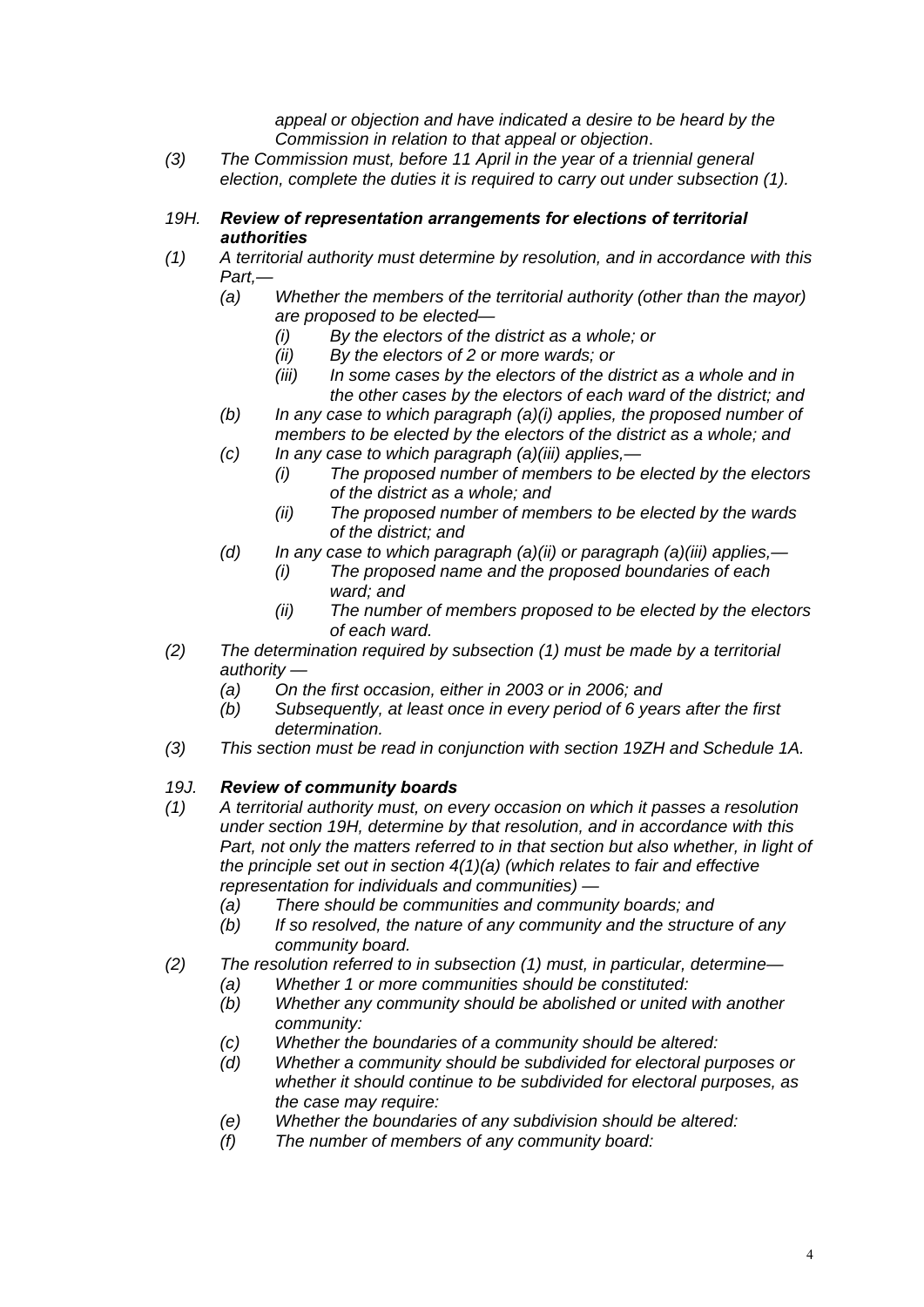- *(g) The number of members of a community board who should be elected and the number of members of a community board who should be appointed:*
- *(h) Whether the members of a community board who are proposed to be elected are to be elected—* 
	- *(i) By the electors of the community as a whole; or*
	- *(ii) By the electors of 2 or more subdivisions; or*
	- *(iii) If the community comprises 2 or more whole wards, by the electors of each ward:*
- *(i) in any case to which paragraph (h)(ii) applies,* 
	- *(i) The proposed name and the proposed boundaries of each subdivision; and*
	- *(ii) The number of members proposed to be elected by the electors of each subdivision.*
- *(3) Nothing in this section limits the provisions of section 19F.*
- 18. Other statutory provisions the Commission is required to consider include those set out in sections 19A, 19C, 19F, 19G, 19T and 19V and these are addressed below.

## **Consideration by the Commission**

- 19. The steps in the process for achieving required fair and effective representation are not statutorily prescribed. As reflected in its *'Guidelines to assist local authorities in undertaking representation reviews'* , the Commission believes that the following steps in determining representation arrangements will achieve a robust outcome that is in accordance with the statutory criteria:
	- a) identify the district's communities of interest
	- b) determine the best means of providing effective representation of the identified communities of interest
	- c) determine fair representation for electors of the district.

#### *Communities of interest*

- 20. The Guidelines identify three dimensions for recognising communities of interest:
	- perceptual: a sense of belonging to an area or locality
	- functional: the ability to meet the community's requirements for services
	- political: the ability to represent the interests and reconcile conflicts of the community.
- 21. The Commission considers that the case for specific representation of distinct and recognisable communities of interest will need to reflect these dimensions.

#### *Effective representation of communities of interest*

- 22. Section 19T of the Act requires the Commission to ensure that:
	- the election of members of the council, in one of the ways specified in section 19H (i.e. at large, wards, or a combination of both) will provide effective representation of communities of interest within the district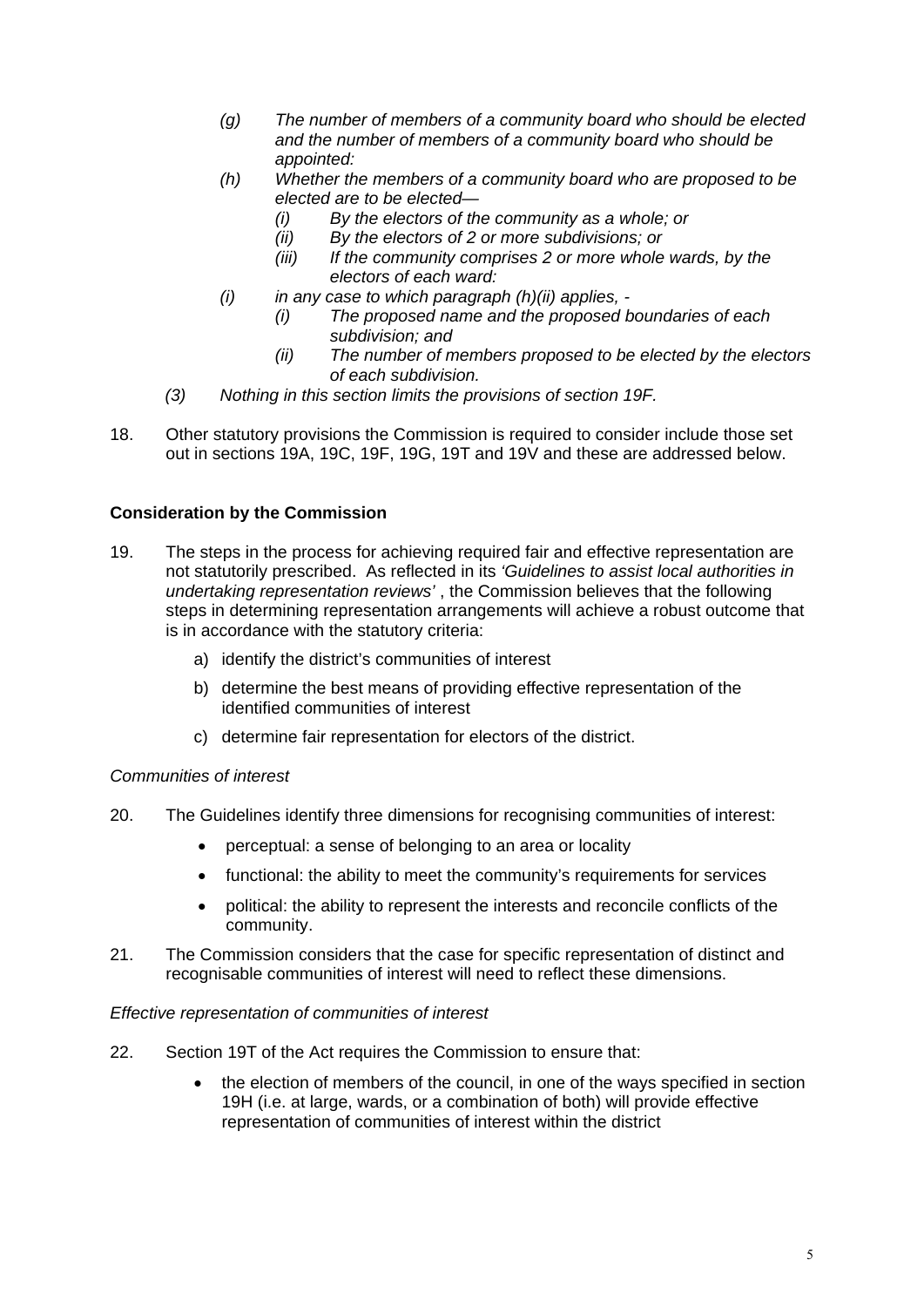- ward boundaries coincide with the boundaries of the current statistical meshblock areas determined by Statistics New Zealand and used for parliamentary electoral purposes
- so far as is practicable, ward boundaries coincide with community boundaries.
- 23. While not a prescribed statutory requirement, the Guidelines also suggest that local authorities consider the total number of members, or a range in the number of members, necessary to provide effective representation for the district as a whole. In other words, the total number of members should not be arrived at solely as the product of the number of members per ward.
- 24. Section 19A of the Act provides that a territorial authority shall consist of between 5 and 29 elected members (excluding the mayor). The Council comprised ten elected members (excluding the mayor) from its constitution in 1989 until the 2004 elections. For the 2007 and 2010 elections the Council has comprised eight elected members (excluding the mayor).
- 25. In its initial proposal on the current review, the Council proposed increasing the number of elected members from eight to nine. The proposed increase was strongly opposed in submissions on the initial proposal (316 submissions were opposed being three-quarters of those received which also covered the Council's draft long-term plan). Subsequently the Council resolved to retain the current number of elected members, i.e. eight, and to make a boundary adjustment in order to comply with the fair representation requirements of the Act. We believe the current eight members is within an appropriate range for Kaipara District.
- 26. The Guidelines state that decisions relating to the representation of communities of interest (the political dimension) will need to take account of the extent that distinct geographical communities of interest can be identified, i.e. a physical boundary is able to be defined below the district level for the community of interest. From its constitution in 1989, Kaipara District has been divided into wards. There were four wards from the 1989 elections until 2007 when these reduced to three as proposed to be retained for the next council elections.
- 27. A ward structure appears to be well accepted in Kaipara District and there was no strong push for change. We believe this is an appropriate basis of election for the district, given its size, geography and topography, for providing effective representation for distinct communities of interest in the district.
- 28. When notifying its initial representation proposal to retain the current wards (with an additional councillor), the Council noted it had considered options for establishing a fourth ward in the southeastern area of the district. These options included a Mangawhai Ward electing one councillor which would have resulted in a ninemember council, or a Southeastern Ward electing two councillors as part of an eightmember council.
- 29. As noted, over three-quarters of submissions on the Council's initial proposal for a nine-member council (with the additional councillor to be elected from the Otamatea Ward), opposed an increase in the size of the council. We were advised that there was no response to the other options that the Council noted it had considered including a new Southeastern Ward electing two councillors to an eight-member council. While there may be some community support for specific representation for the Mangawhai area, this was not demonstrated through the submission process or through appeals with the exception of the one appellant.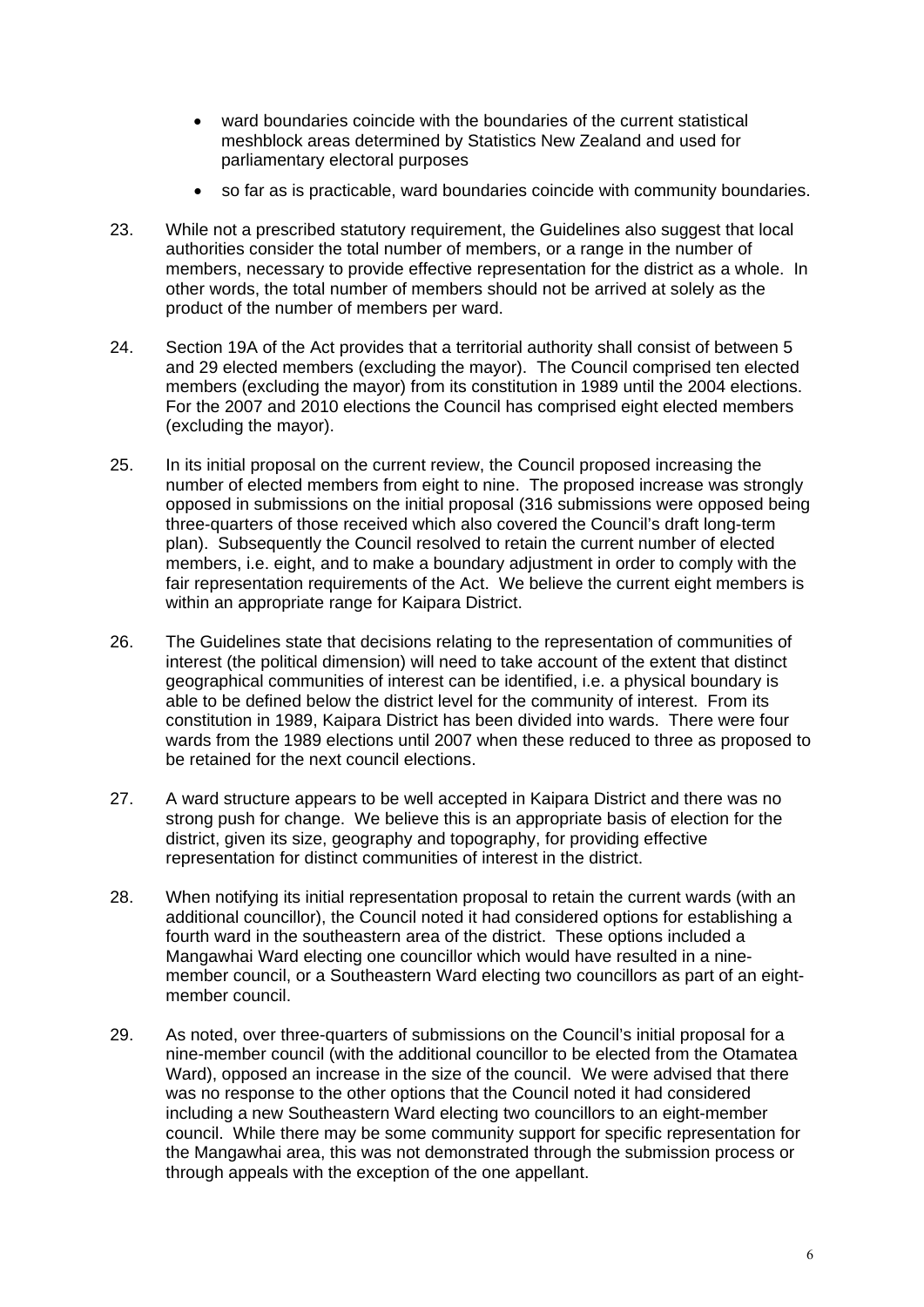30. The appellant was appealing against alleged under-representation for the Otamatea Ward however this is still within the prescribed  $+/-10\%$  range for fair representation. To achieve increased representation for the Otamatea Ward as a whole, while retaining a total of eight councillors, would require an area additional to that transferred out of the ward in the Council's final proposal, to be transferred into the ward. Given the impact this would have on existing communities of interest and the lack of demonstrated community support, we do not believe such a change to ward boundaries is appropriate. Also as noted, the point of making such a change is questionable when the option of more specific representation for the southeastern area had been considered but failed to gain Council or community support. Accordingly we do not support the change proposed by the appellant.

#### *Fair representation for electors*

- 31. Section 19V of the Act requires that the electors of each ward receive fair representation having regard to the population of the district and of that ward. More specifically, section 19V(2) requires that the population of each ward divided by the number of members to be elected by that ward produces a figure no more than 10% greater or smaller than the population of the district divided by the total number of elected members (the '+/-10% fair representation rule').
- 32. The Council's final proposal was to retain the current eight councillors and, in order to comply with the fair representation requirement, to alter the boundary between the West Coast-Central and Otamatea Wards by transferring the Ararua/Matakohe area, comprising approximately 580 people, from the Otamatea Ward to the West Coast-Central Ward.
- 33. Given the proposal complies with the requirements of section 19V of the Act, the fact only one appeal was received against the proposal and our rejection of the appeal, we endorse the Council's final ward proposal.

#### *Communities and community boards*

- 34. Section 19J of the Act requires every territorial authority, as part of its review of representation arrangements, to determine whether there should be community boards in the district and, if so, the nature of those communities and the structure of the community boards. The territorial authority must make this determination in light of the principle in section 4 of the Act relating to fair and effective representation for individuals and communities. The particular matters the territorial authority must determine include the number of boards to be constituted, their names and boundaries, the number of elected and appointed members, and whether the boards are to be subdivided for electoral purposes. Section 19W sets out further criteria, as apply to local government reorganisation proposals, for determinations relating to community board reviews as considered appropriate in the circumstances.
- 35. We note currently there are no community boards in Kaipara District and the absence of calls as part of the review process, for any to be established. Accordingly we endorse the Council's proposal for no community boards to be established.